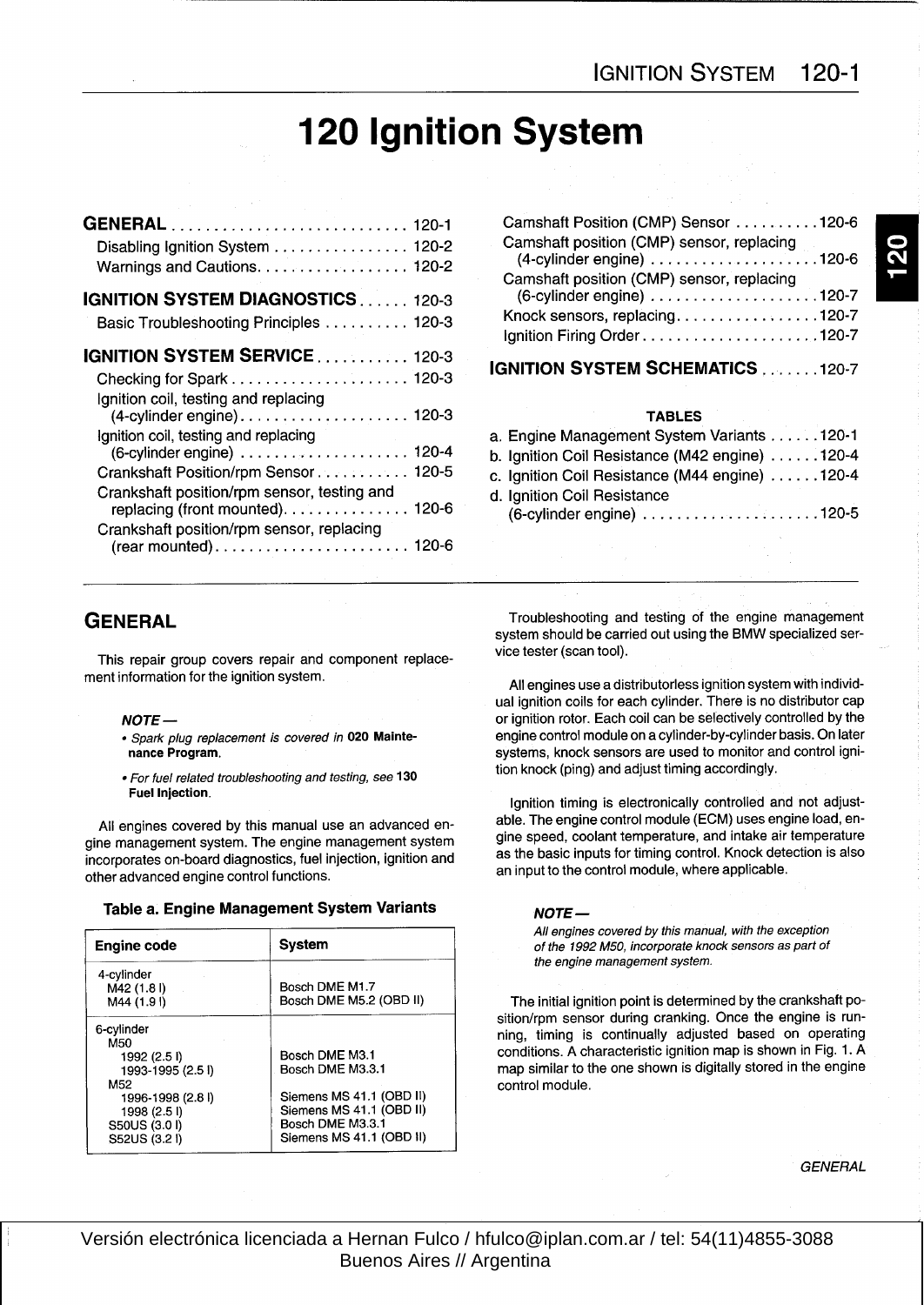# 120-2 IGNITION SYSTEM



Fig. 1. Ignition characteristic map.

#### **WARNING-**

The ignition system is a high-energy system operating in a dangerous voltage range that could prove to be fatal if exposed terminals or live parts are contacted. Use extreme caution when working on a car with the ignition on or the engine running.

# Disabling Ignition System

The ignition system operates in a lethal voltage range and should therefore be disabled any time service or repair work is being done on the engine that requires the ignition to be switched on.

The engine management system can be disabled by removing the main relay . The relay is located in the power distribution box in the left rear of the engine compartment. See Fig. 2.



**Fig. 2.** Main system relay (**arrow**) in power distribution box (left rear of engine compartment).

#### **CAUTION-**

Relay locations may vary. Use care when identifying relays. The main relay has a large (4 or 6 mm<sup>2</sup>) red wire at terminal 30 and at Terminal 86 in the relay socket. Terminal 87 has a large (4 mm<sup>2</sup>) red/white wire. See 610 Electrical Component Locations.

# **Warnings and Cautions**

The engine management system contains sensitive electronic components. To protect the system and for general safety, the following warnings and cautions should be observed during ignition system troubleshooting, maintenance, or repair work.

#### WARNING-

- " Do not touch or disconnect any of the high tension cables at the coils or spark plugs while the engine is running or being cranked by the starter. Fatal voltages are present.
- " Before operating the starter without starting the engine (for example when making a compression test) always disable the ignition.

#### CAUTION-

- " Prior to disconnecting the battery, read the battery disconnection cautions given at the front of this manual on page viii.
- " Donotattempt to disable the ignition byeither removing the coil from the spark plugs (6-cylinder engines) or disconnecting the coll wires from the plugs (4-cylinder engines).
- " Connect or disconnect ignition system wires, multiple connectors, and ignition test equipment leads only while the ignition is off. Switch multimeter functions or measurement ranges onty with the test probes disconnected.
- . Do not disconnect the battery while the engine is running.
- " Many of the tests of ignition system components require the use of high-impedance test equipment to prevent damage to the electrical components. A high impedance digital multimeter should be used for all voltage and resistance tests. An LED test light should be used in place of an incandescent-type test lamp.
- $\bullet$  In general, make test connections only as specified by BMW, as described in this manual, or as described by the instrument's manufacturer.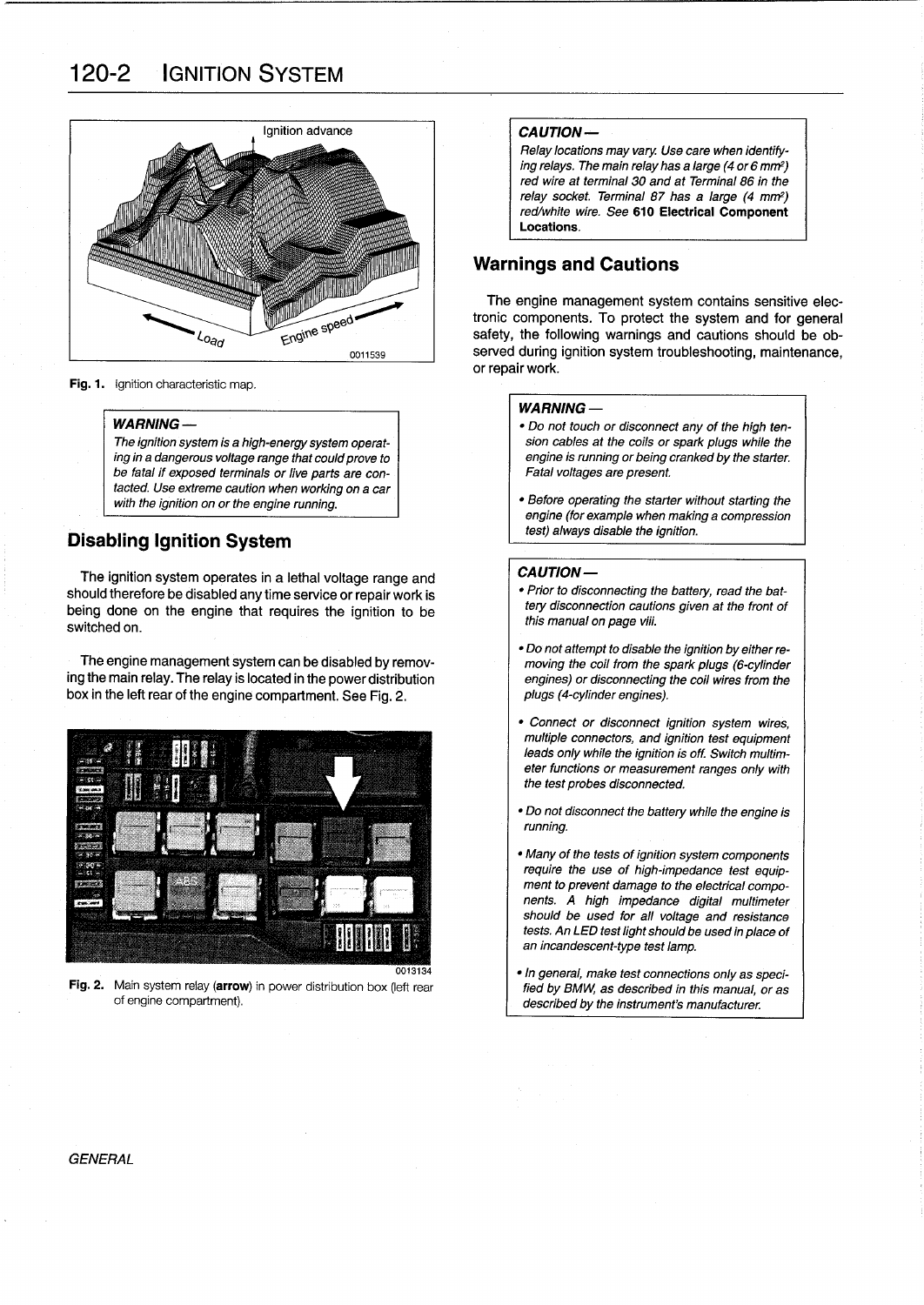# **IGNITION SYSTEM DIAGNOSTICS IGNITION SYSTEM SERVICE**

may lie with the ignition system, the fuel system, parts of the the passenger side strut tower in the engine compartment. The compartment of the three comparison control system, or a compination of the three. Be-<br>The coil emission control system, or a combination of the three. Because of these interrelated functions and their effects on each other, it is often difficult to know where to begin looking for On 6-cylinder engines, an ignition coil is located directly

For this reason, effective troubleshooting should always begin with an interrogation of the On-Board Diagnostic (OBD) system. The OBD system detects certain emissions-related engine management malfunctions . When faults are detected, the OBD system stores a Diagnostic Trouble Code (DTC) in the system ECM. In addition, the Check Engine warning light will come on if an emissions-related fault is detected.

Two generations of OBD are used on the cars covered by this manual. See 100 Engine-General for OBD information.

| <b>On-Board Diagnostics</b>    |  |
|--------------------------------|--|
|                                |  |
| • 1996 and later models OBD II |  |

#### NOTE-

- . On cars with OBD II, specialized OBD II scan tool equipment must be used to access DTCs, either using the BMW special tool or a "generic" OBD II scan tool.
- . The OBD II fault memory (including an illuminated Check Engine light) can only be reset using the special scan tool. Removing the connector from the ECM or dísconnecting the battery will not erase the fault memory.

# Basic Troubleshooting Principies

An engine that starts and runs indicates the ignition system is fundamentally working-delivering voltage to at least some of the spark plugs. A hard-starting or poor-running engine, however, may indicate ignition coil problems, cracked or deteriorated spark plug wires (4-cylinder engines only), and worn or fouled spark plugs.

#### WARNING -

Inefficient combustion (rich air/fuel mixture) can cause the catalytic converter to overheat and plug. An overheated catalytic converter can also be a fire hazard.

Poor driveability may have a variety of causes. The fault Con 4-cylinder engines, an ignition coil pack is mounted to revise to causes. The fault Con 4-cylinder engines, an ignition coil pack is mounted to revise the fuel

above each spark plug.

# Checking for Spark

### $W$ ARNING  $-$

If a spark test is done incorrectly, damage to the engine control module (ECM) or the ignition coil(s) may result.

Checking for spark is difficult on engines with distributorless ignition systems.

Try removing the plugs and inspecting for differences between them. A poor-firing plug may be wet with fuel and/or black and sooty, but not always. If a coil is not operating, the engine management system will electrically disable the fuel injector to that cylinder. The key is to look for differences between cylinders.

# Ignition coil, testing and replacing (4-cylinder engine)

- 1 . Disconnect main harness connector from coils:
	- " On M42engine, remove plastic covering from coils and disconnect individual harness connectors.
	- " On M44 engine, disconnect main harness connectorat end of coil pack. See Fig. 3.



Fig. 3. Ignition coil pack for M44 engine (arrow). Coil harness connector shown at 1 .

IGNITION SYSTEM SERVICE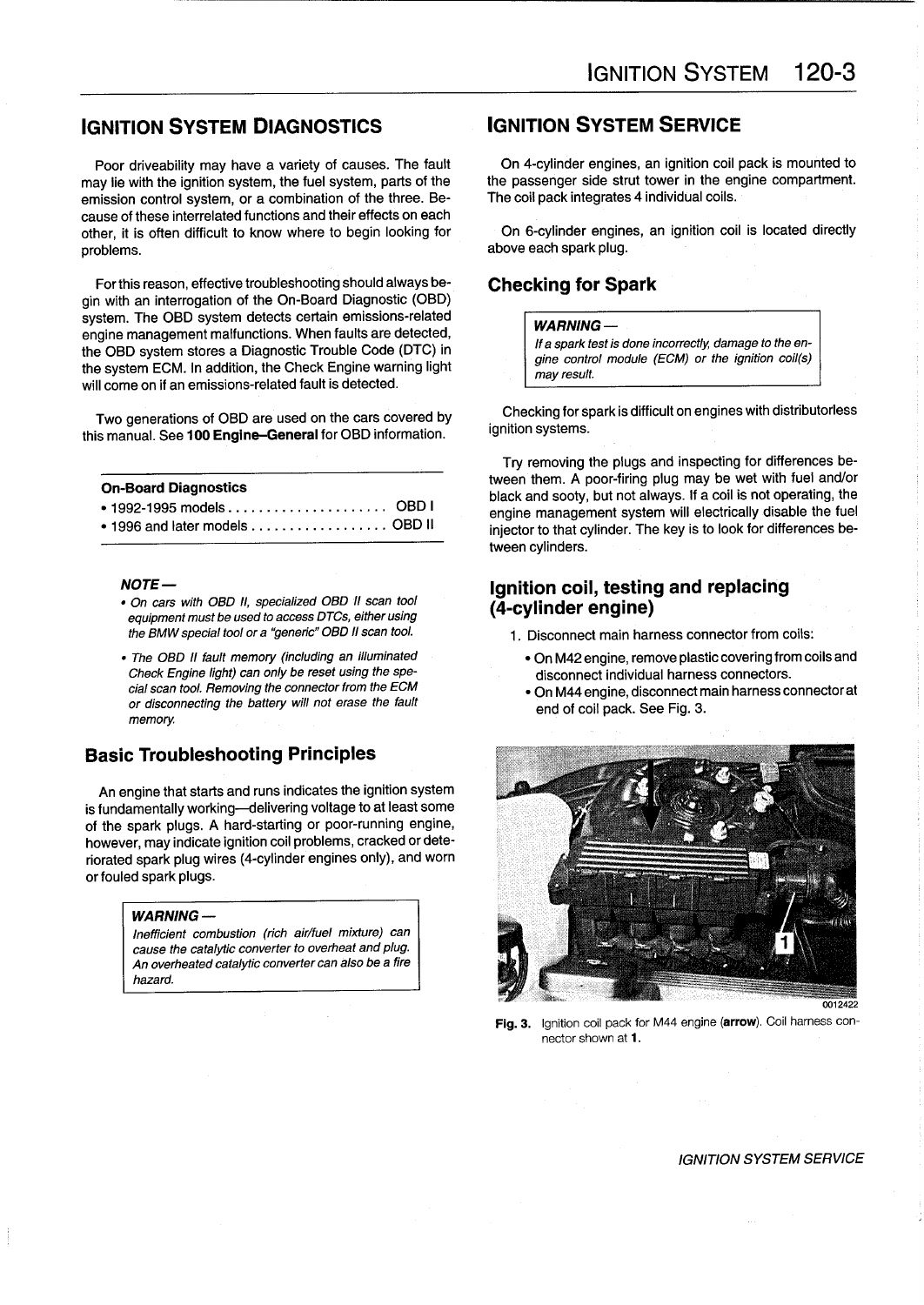# 120-4 IGNITION SYSTEM

- 2. Check for battery voltage to coils. If voltage is not **Table b. Ignition Coil Resistance**<br>
present, check wire between terminal 15 and ignition **Table b. Ignition Coil Resistance** present, check wire between terminal 15 and ignition switch. See Electrical Wiring Diagrams.
	- " On M42 engine, connect digital multimeter between terminal  $15(+)$  in each harness connector and ground. See Fig. 4.
	- " On M44 engine, connect voltmeter between terminal 2 (15+) in connector and ground. Turn ignition on and check for voltage. See Fig. 5.



Fig. 4. Ignition coil harness connector terminal identification for M42 engine .



Fig. 5. Ignition coil harness connector terminal identification for M44 engine.



- 3. Turn ignition off.
- 4. Use a digital multimeter to test coil primary resistance .
	- . On M42 engine, use Table b as a guide to check coil resistance. Make checks at each harness connector.
	- . On M44 engine, use Table c as a guide to check coil primary resistance .
- 5. Inspect coil housing for hairline cracks or leaking casting material. See Fig. 7. A leaky ignition coil may indi- 11502 cate a faulty ECM (engine control module). Check the ECM before installing a new coil.

#### IGNITION SYSTEM SERVICE

|                | <b>Terminals</b><br>(refer to Fig. 4.) | <b>Resistance</b> |
|----------------|----------------------------------------|-------------------|
| Coil primary   | 1 (-) and 15 (+)                       | $0.4 - 0.8$ ohms  |
| Coil secondary | N.A.                                   | N.A.              |

## Table c. Ignition Coil Resistance (M44 Engine)

|                 | <b>Terminals</b><br>(refer to Fig. 5.) | <b>Resistance</b> |
|-----------------|----------------------------------------|-------------------|
| Coil #1 primary | 1 (-) and 2 (+)                        | $0.4 - 0.8$ ohms  |
| Coil #2 primary | $6(-)$ and $2(+)$                      | $0.4 - 0.8$ ohms  |
| Coil #3 primary | $7(-)$ and $2 (+)$                     | $0.4 - 0.8$ ohms  |
| Coil #4 primary | $5(-)$ and $2(+)$                      | $0.4 - 0.8$ ohms  |
| Coil secondary  | N.A.                                   | N.A.              |

### $NOTE-$

If a single coil ís faulty on M44 engines, the complete coil pack will have to be replaced.

# Ignition coil, testing and replacing (6-cylinder engine)

CAUTION-

Use a digital multimeter for the following tests.

- 1 . Remove plastic engine covers from top of engine by prying off nut covers and removing cover mounting nuts. See 113 Cylinder Head Removal and Installation.
- 2. Disconnect harness connector from coil. Connect multimeter between terminal 15 (+) in connector and ground . See Fig. 6.
- 3. Turn ignition on and check for battery voltage.
	- . If battery voltage is not present, check wire between terminal 15 and ignition switch. See Electrical Wiring Diagrams.



Fig. 6. Ignition coil harness connector terminal identification for 6cylinder engine.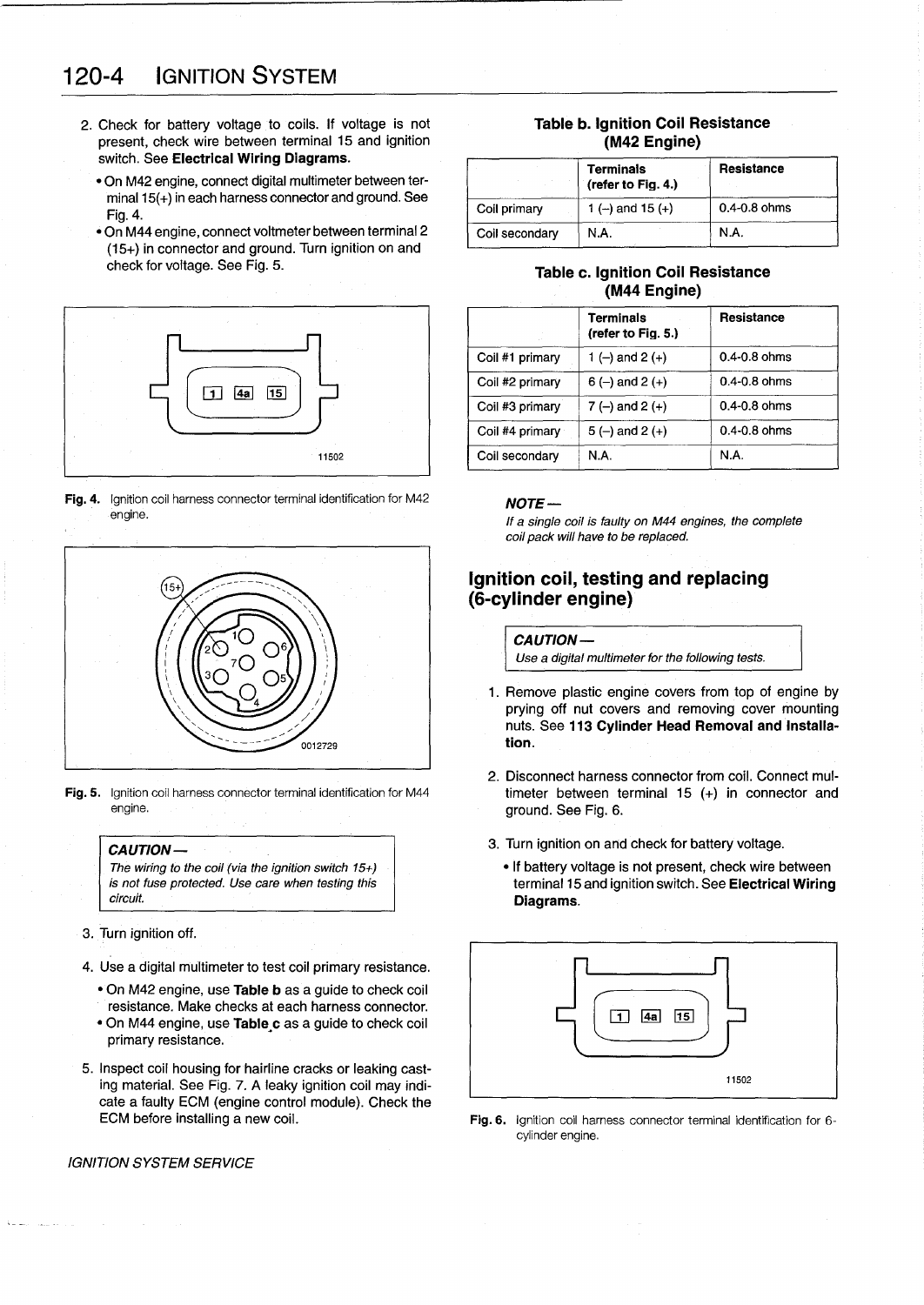### CAUTION-

The wiring to terminal 15  $(+)$  of the coil (via the ignition switch) is not fuse protected. Use care when testíng this circuit.

- 4. Turn ignition off.
- 5. Use a multimeter to test coil primary resistance at coil terminals. See Table d.

### **Table d. Ignition Coil Resistance** (6-cylinder Engine)

|                | Terminals<br>(refer to Fig. 4.) | <b>Resistance</b> |
|----------------|---------------------------------|-------------------|
| Coil primary   | 1 (-) and 15 (+)                | $0.4 - 0.8$ ohms  |
| Coil secondary | N.A.                            | N.A.              |

6. Remove coil and inspect coil housing for hairline cracks or leaking casting material. See Fig. 7. A leaky ignition coil may indícate afaulty engine control module (ECM). Check ECM before installing <sup>a</sup> new coil .



Fig. 7. Ignition coil being removed on 6-cylinder engine (M52 engine shown)

#### CAUTION-

- . Note location of coil ground straps before coil removal; reinstall in the same location.
- " When replacing ignition coils, ensure that the replacement coil(s) are from the same manufacturer containing the same part/code numbers. If individual coils with the correct specifications are not available, all coils should be replaced.

# Crankshaft Position/rpm Sensor

If the engine control module (ECM) does not receive a crankshaft position signal during cranking, the engine will not start.

On 1992-1995 (pre-OBD II) cars, the crankshaft position/rpm sensor is mounted on the front engine cover and reads the toothed vibration dampener wheel. See Fig. 8.



Fig. 8. Crankshaft position/rpm sensor mounted at front of engine on 1992-1995 cars . (arrow).

On 1996 and later cars (OBD II compliant), the crankshaft position/rpm sensor is mounted in the left rear side of the cylinder block. The sensor reads a toothed wheel mounted to the end of the crankshaft. See Fig. 9.



Fig. 9. Crankshaft position/rpm sensor toothed wheel mounted to rear of crankshaft OBD II compliant cars The sensor is mounted in the left rear side of the cylinder block.

# IGNITION SYSTEM SERVICE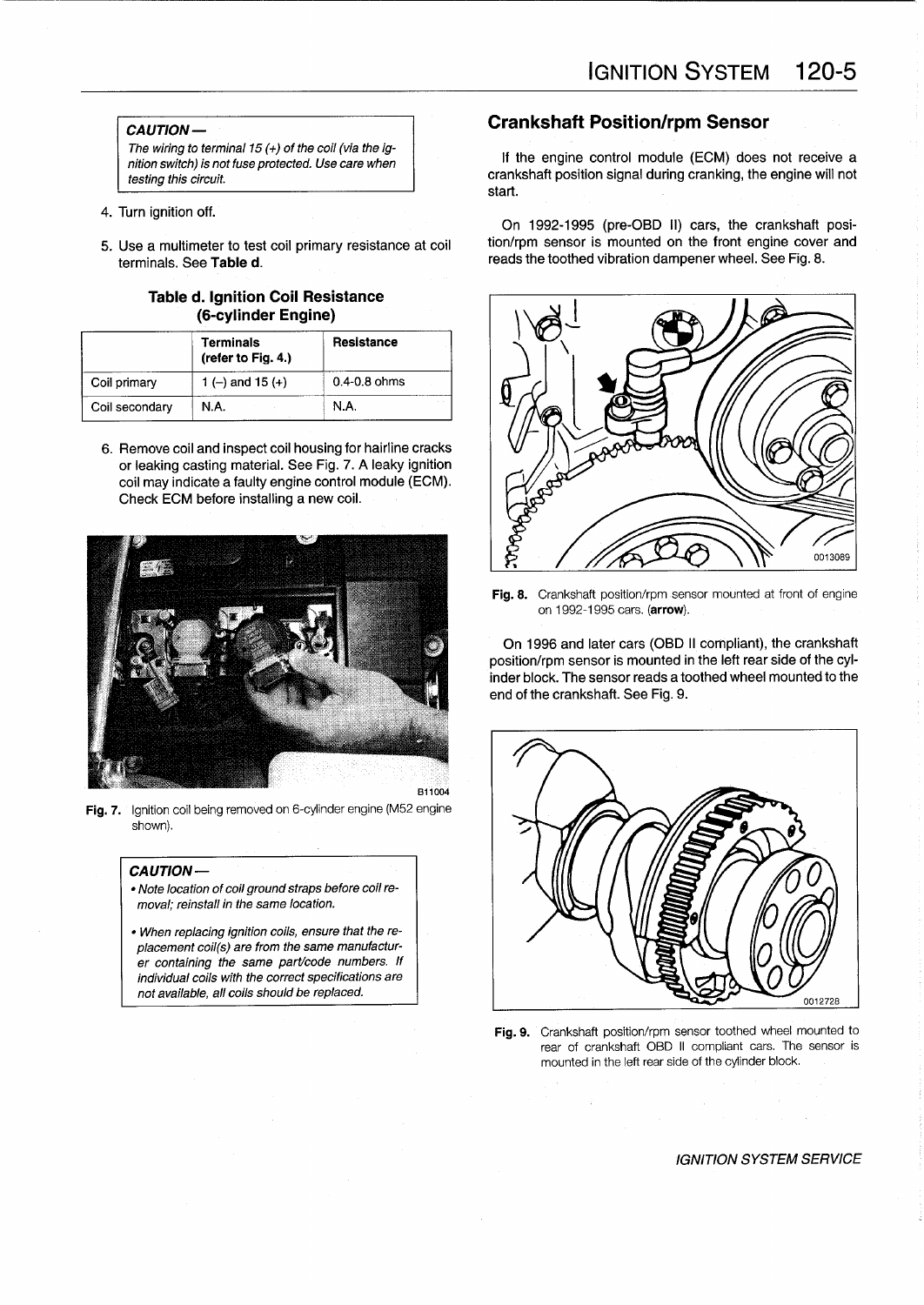# Crankshaft position/rpm sensor, testing and replacing (front mounted)

- <sup>1</sup> . Disconnect sensor harness connector.
- 2. Using a digital multimeter, check resistance between terminals <sup>1</sup> and 2 in connector. See Fig. 10.



Fig. 10. Crankshaft position/rpm sensor connector.

#### Crankshaft position/rpm sensor specifications

- Coil resistance (approx.) terminais <sup>1</sup> and 2 . . . . . . . . . . . . . . 1280 ± 10% ohms
- Air gap (sensor distance from toothed wheel)  $\ldots$  . . . . . . . . . . 1.0  $\pm$  0.3 mm (0.04  $\pm$  0.01 in.)
- 3. If the resistance is not correct, the sensor is faulty and should be replaced.

#### NOTE-

When installing the new sensor, be sure the wiring is rerouted in the same orientation. Secure the sensor using new wire ties.

### Tightening Torque

" Crankshaft position/rpm sensor to mounting bracket  $\dots \dots \dots 5 \pm 1$  Nm (62  $\pm$  9 in-lb)

- 1 . Disconnect sensor harness connector.
- 2. Locate sensor on rear left side of cylinder block. Remove sensor mounting bolt and remove sensor from cylinder block.

3. Installation is reverse of removal. Use a new O-ring when installing sensor. Be sure wiring is rerouted in same orientation. Secure sensor using new wire ties.

### NOTE-

It maybe easier to remove the sensor working from the underside of the vehicle.

# Camshaft Position (CMP) Sensor

The camshaft position (CMP) sensor is used by the engine management system for sequential fuel injection and knock control.

# Camshaft position (CMP) sensor, replacing (4-cylinder engine)

<sup>1</sup> . Remove CMP sensor from top timing cover, just above coolant thermostat housing. See Fig. 11.



- Fig. 11. Camshaft position sensor mounting bolt (arrow). M42 engine shown.
	- 2. On M42 engines to 9/93: Disconnect CMP harness plug just above oil filter housing.
	- 3. On M42 from 9/93 and all M44 engines: Remove upper intake manifold as described in 113 Cylinder Head Removal and Installation. Then unplug CMP sensor harness connector below manifold.
- **Crankshaft position/rpm sensor,** 4. Installation is reverse of removal. Use a new O-ring **replacing (rear mounted)** when installing sensor. Be sure wiring is rerouted in same orientation.

#### IGNITION SYSTEM SERVICE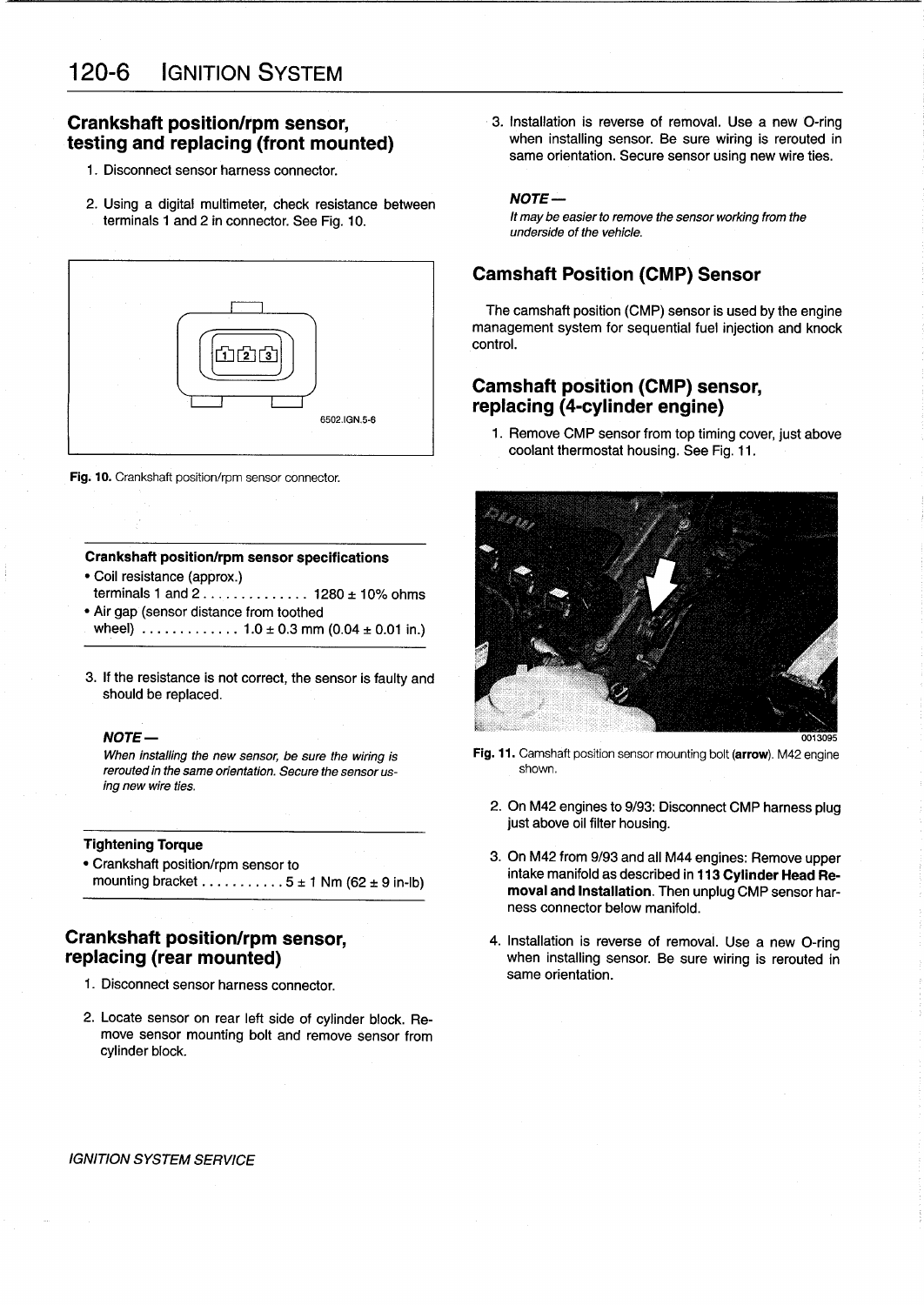# Camshaft position (CMP) sensor, replacing (6-cylinder engine)

- 1. Remove plastic cover from above fuel injectors.
- 2. Disconnect harness connector from VANOS solenoid and unscrew solenoid from VANOS control unit. Re-<br>move oil supply line from VANOS control unit See 117 *ing knock sensors*. move oil supply line from VANOS control unit. See 117 Camshaft Timing Chain .
- 3. Remove camshaft position (CMP) sensor from left front of
- 4. Disconnect CMP sensor harness from under intake manifold.
- 5. Installation is reverse of removal . Use a new O-ring when installing sensor. Be sure wiring is rerouted in same orientation.

#### Tightening Torques

- CMP sensor to cylinder head . . . . . . . . 5 Nm (3.5 ft-lb) " VANOS oil supply pipe to
- VANOS control unit . . . . . . . . . . . . . . 32 Nm (24 ft-Ib) . VANOS solenoid to VANOS control unit . . . . . . . . . . . . . . . . . . . . . 30 Nm (22 ft-Ib)

# Knock sensors, replacing

Knock sensors are used on engines with Bosch DME M1 .7, Bosch DME M3.3 .1, Bosch DME M5.2, and Siemens MS <sup>41</sup> .1 engine management systems. The knock sensors are bolted to the left side of the cylinder block and monitor the combustion chamber for engine-damaging knock. If engine knock is detected, the ignition point is retarded accordingly via the engine control module.

On 6-cylinder engines, the knock sensors are accessible after removing the intake manifold. On 4-cylinder engines, the upper section of the intake manifold should be removed to access the sensors. See Fig. 12.

Intake manifold removal and installation procedures are covered in 113 Cylinder Head Removal and Installation .

#### CAUTION-

- " Label knock sensor harness connectors before disconnecting them. The connectors must not be interchanged. Engine damage may result if the sensors are monitoring the wrong cylinders.
- . Note the installed angle of the knock sensor on the block before removing it. Reinstall the sensor in the same position. Be sure to use a torque wrench when tightening the sensor mounting bolt.

# $NOTE -$

- " On M52 engines, a single harness connects the two sensors to the main harness connector. The shorter cable lead is for the knock sensor for cylinders 4, 5, and 6.
- 

#### Tightening Torque

• Knock sensor to cylinder block . . . . 20 Nm (15 ft. lbs.)



Fig. 12. Knock sensor mounting bolt on front left side of cylinder block

#### NOTE-

Knock sensor function is monitored by the On-Board Diagnostic system. If a knock sensor is detected to be faulty, an appropriate diagnostic trouble code (DTC) may be stored in memory. See 100 Engine-General for information on retrieving DTCs.

# Ignition Firing Order

**NOTE** —<br>• Cylinder no. 1 is at the front of the engine.

| <b>Ignition Firing Order</b>                                                            |  |
|-----------------------------------------------------------------------------------------|--|
| $\bullet$ 4-cylinder engines $\ldots \ldots \ldots \ldots \ldots \ldots \ldots 1-3-4-2$ |  |
| • 6-cylinder engines 1-5-3-6-2-4                                                        |  |

# IGNITION SYSTEM SCHEMATICS

Fig. 13 through Fig. 17 show ignition system schematics used on the engines covered by this manual.

IGNITION SYSTEM SCHEMATICS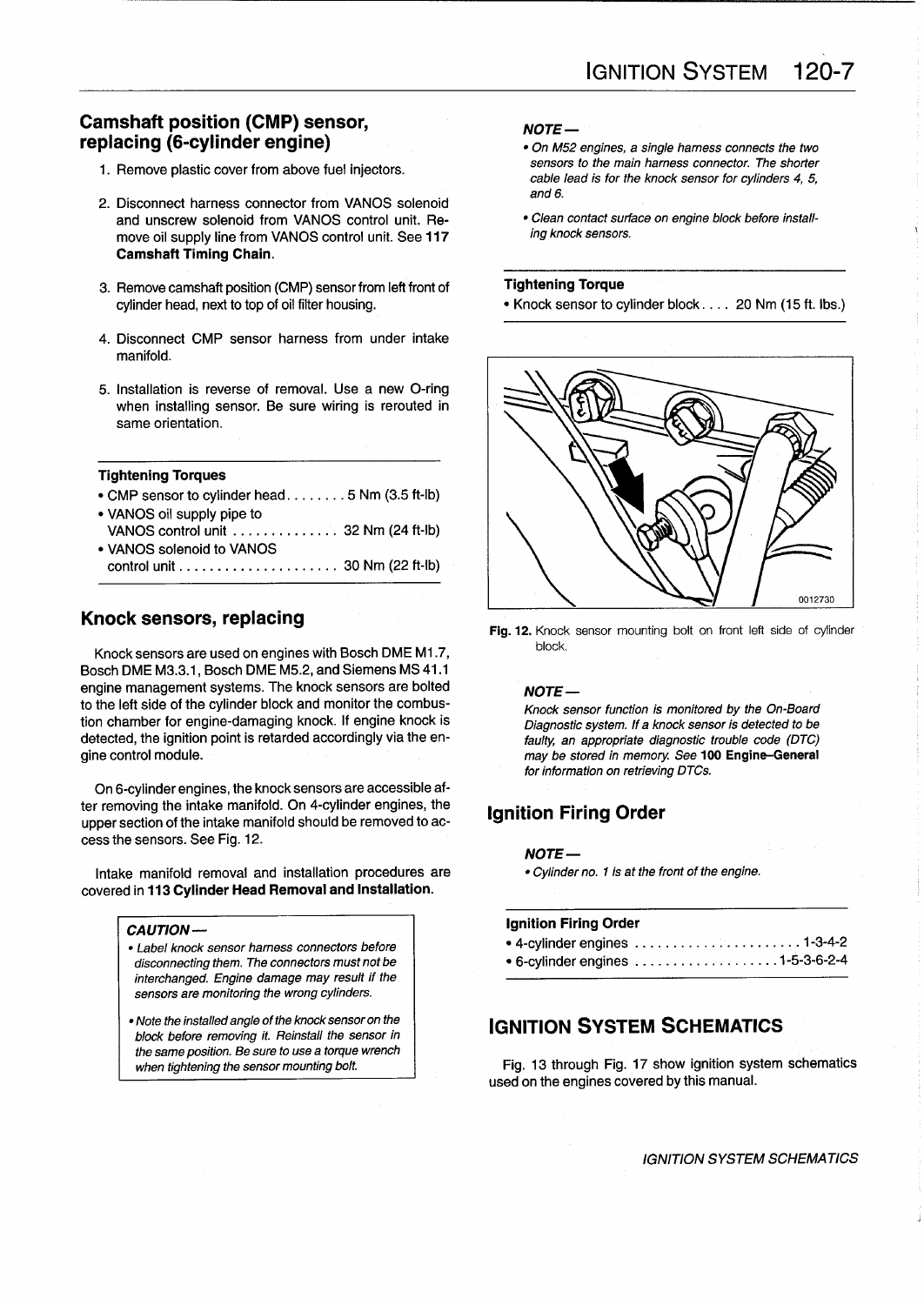120-8 IGNITION SYSTEM



Fig. 13. Bosch DME M1.7 ignition system circuit for M42 engine.

IGNITION SYSTEM SCHEMATICS

 Versión electrónica licenciada a Hernan Fulco / hfulco@iplan.com.ar / tel: 54(11)4855-3088 Buenos Aires // Argentina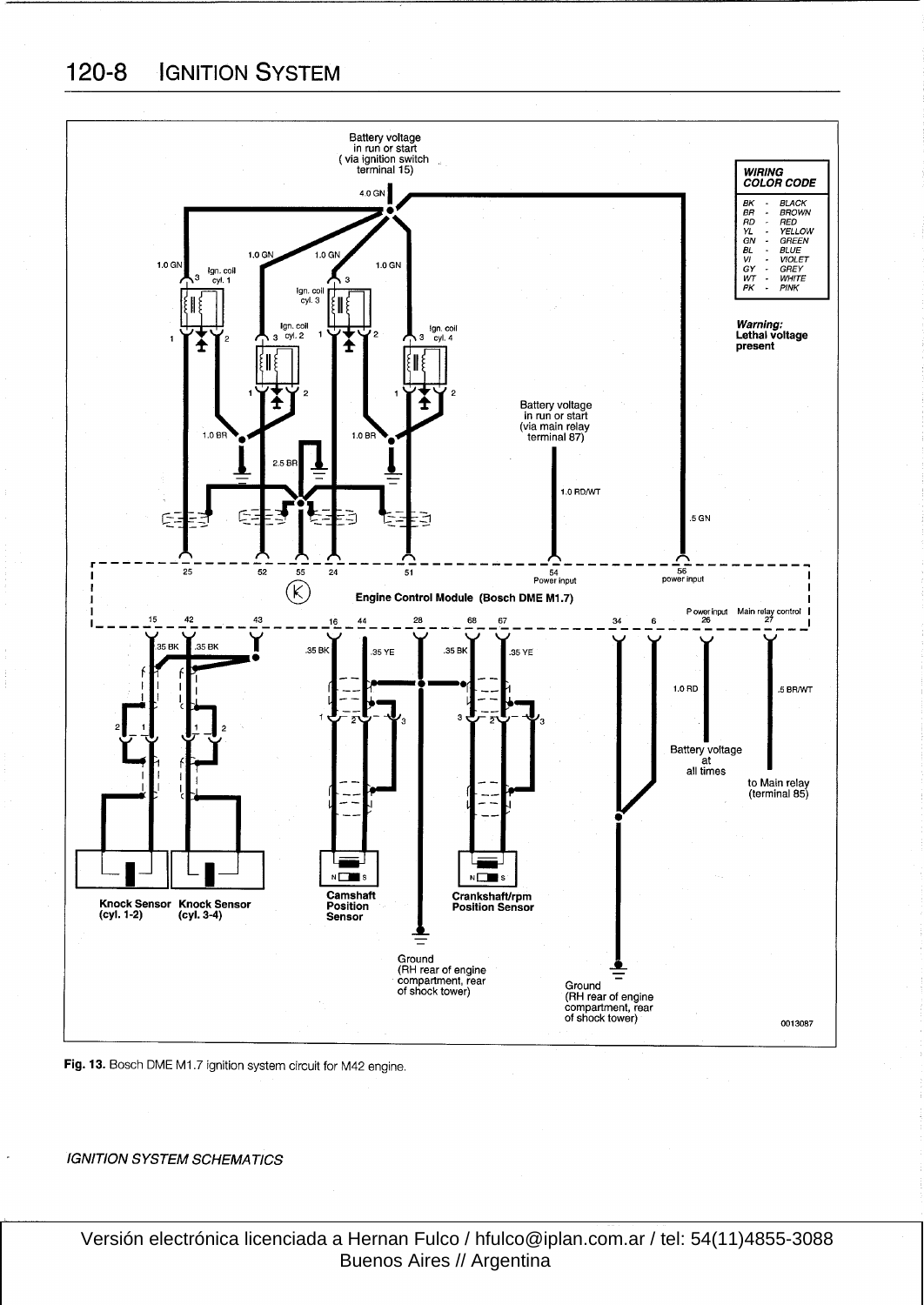

Fig. 14. Bosch DME M5.2 ignition system circuit for M44 engine.

### lGNITION SYSTEM SCHEMATlCS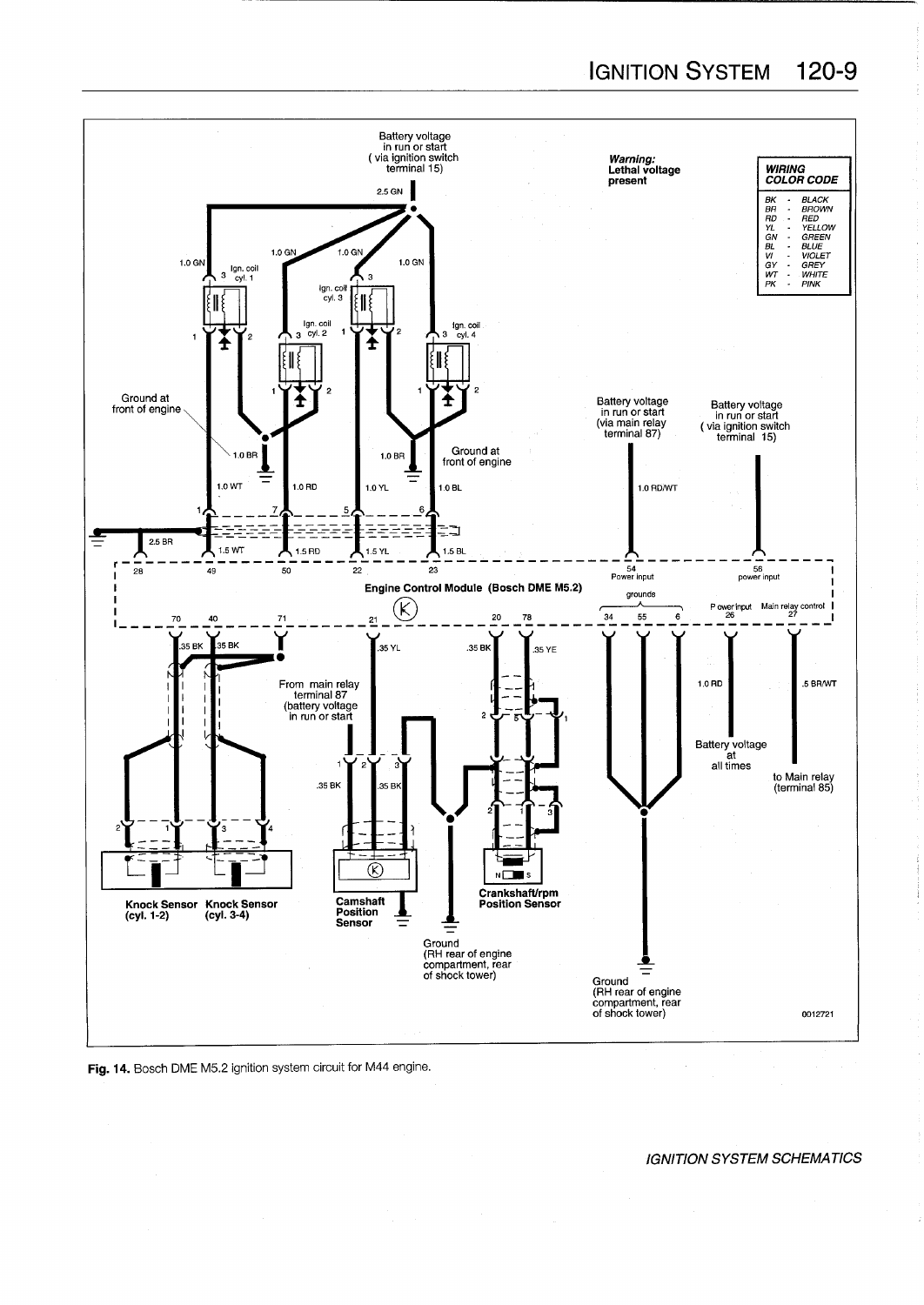# 120-10 IGNITION SYSTEM





#### IGNITION SYSTEM SCHEMATICS

 $\tilde{\chi}_{\rm{max}}$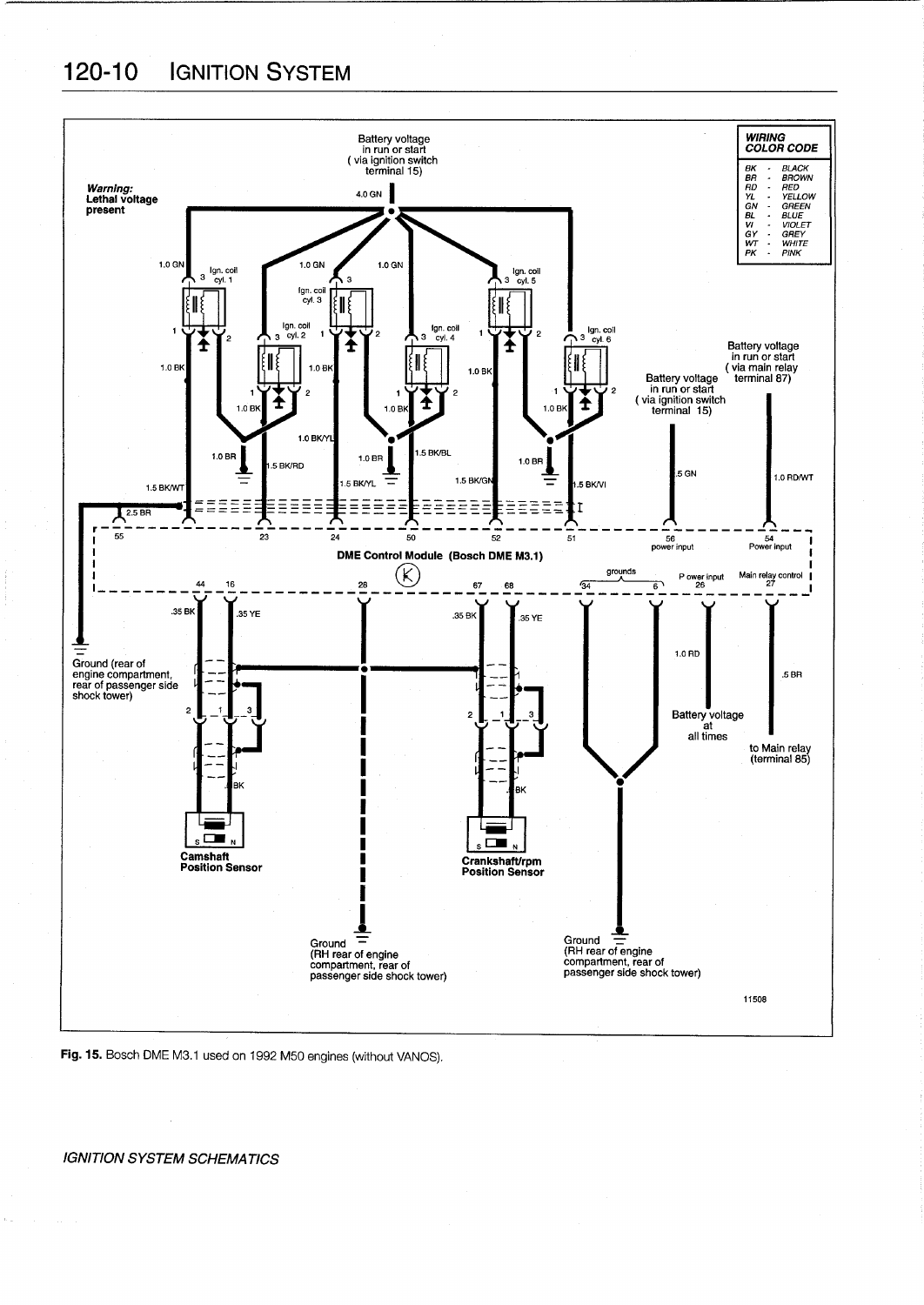IGNITION SYSTEM 120-11



Fig. 16. Bosch DME M3.3.1 ignition system circuit for 1993-1995 M50 engines with VANOS.